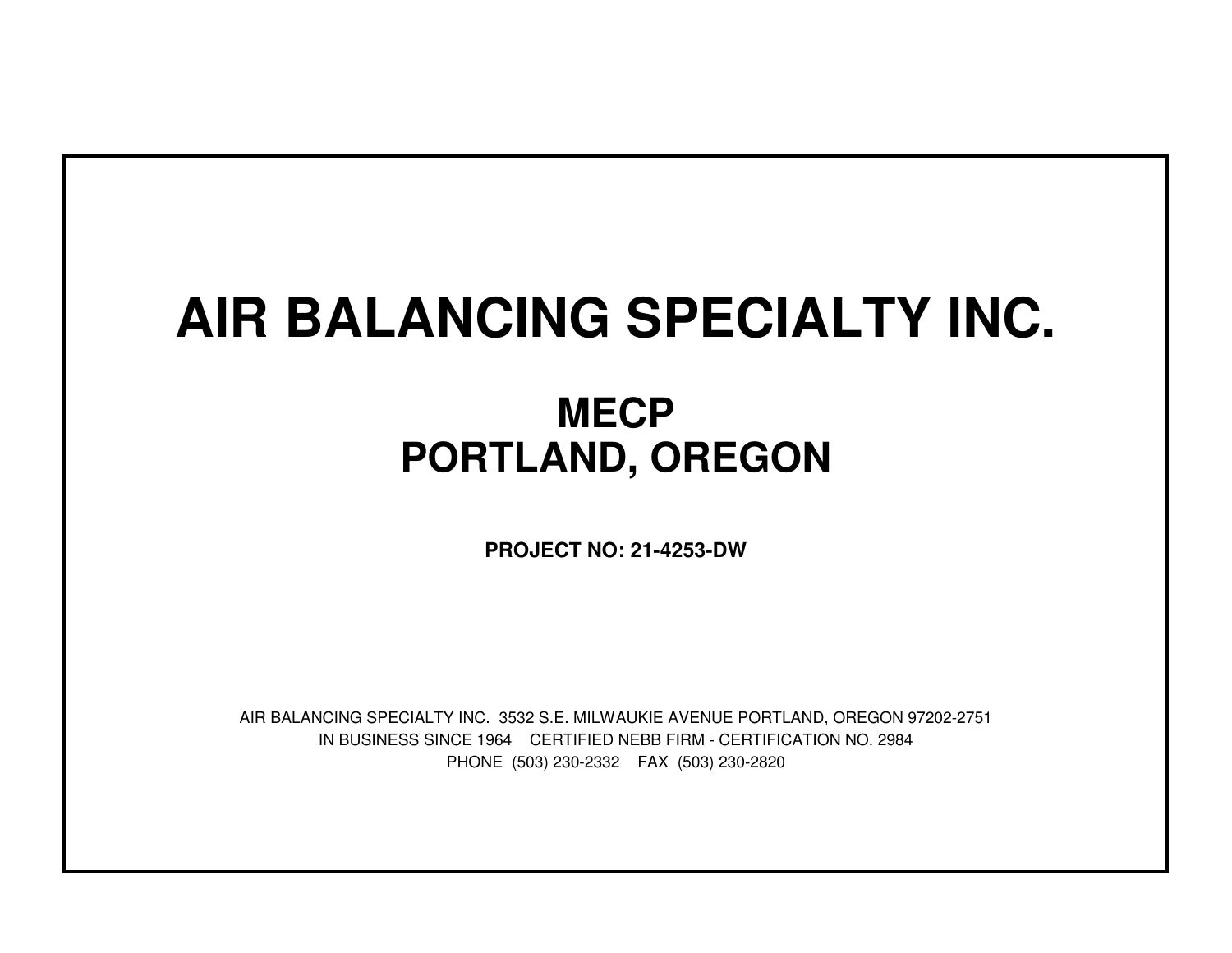| PROJECT NAME:                                                                                                                                                                     | <b>MECP - PORTLAND, OREGON</b> |                      |                                                                                                                                                                                                                                                                                                                                                                                                              |  |  |  |  |  |  |
|-----------------------------------------------------------------------------------------------------------------------------------------------------------------------------------|--------------------------------|----------------------|--------------------------------------------------------------------------------------------------------------------------------------------------------------------------------------------------------------------------------------------------------------------------------------------------------------------------------------------------------------------------------------------------------------|--|--|--|--|--|--|
| OWNER:                                                                                                                                                                            | DAVID DOUGLAS SCHOOL DISTRICT  | DATE STARTED:        | 04/23/21<br>DATE FINISHED:<br>04/23/21                                                                                                                                                                                                                                                                                                                                                                       |  |  |  |  |  |  |
| MECHANICAL ENGINEER:                                                                                                                                                              |                                | WORK PERFORMED BY:   | DALE NEFFENDORF<br>WILLIAM NEFFENDORF                                                                                                                                                                                                                                                                                                                                                                        |  |  |  |  |  |  |
| <b>GENERAL CONTRACTOR:</b>                                                                                                                                                        |                                | <b>CERTIFIED BY:</b> |                                                                                                                                                                                                                                                                                                                                                                                                              |  |  |  |  |  |  |
| MECHANICAL CONTRACTOR:                                                                                                                                                            |                                | DATE:                | $S_{PQ}$                                                                                                                                                                                                                                                                                                                                                                                                     |  |  |  |  |  |  |
| SHEET METAL CONTRACTOR:                                                                                                                                                           |                                |                      | ัด<br>ы<br>Æ.<br>DALE W. NEFFENDORF<br><b>CERTIFICATION</b>                                                                                                                                                                                                                                                                                                                                                  |  |  |  |  |  |  |
| CONTROL CONTRACTOR:                                                                                                                                                               |                                |                      | 2984<br>Exp. 3/31/22<br>$x^2$<br>$\begin{picture}(180,10) \put(0,0){\vector(1,0){10}} \put(15,0){\vector(1,0){10}} \put(15,0){\vector(1,0){10}} \put(15,0){\vector(1,0){10}} \put(15,0){\vector(1,0){10}} \put(15,0){\vector(1,0){10}} \put(15,0){\vector(1,0){10}} \put(15,0){\vector(1,0){10}} \put(15,0){\vector(1,0){10}} \put(15,0){\vector(1,0){10}} \put(15,0){\vector(1,0){10}} \put(15,0){\vector($ |  |  |  |  |  |  |
| AIR BALANCING SPECIALTY INC.<br>IN BUSINESS SINCE 1964<br>CERTIFIED NEBB No. 2984<br>3532 SE Milwaukie Avenue Portland, Oregon 97202-2751 Phone (503) 230-2332 Fax (503) 230-2820 |                                |                      |                                                                                                                                                                                                                                                                                                                                                                                                              |  |  |  |  |  |  |
| <b>CERTIFIED TEST AND BALANCE REPORT</b>                                                                                                                                          | PROJECT NO.: 21-42253-DW       |                      |                                                                                                                                                                                                                                                                                                                                                                                                              |  |  |  |  |  |  |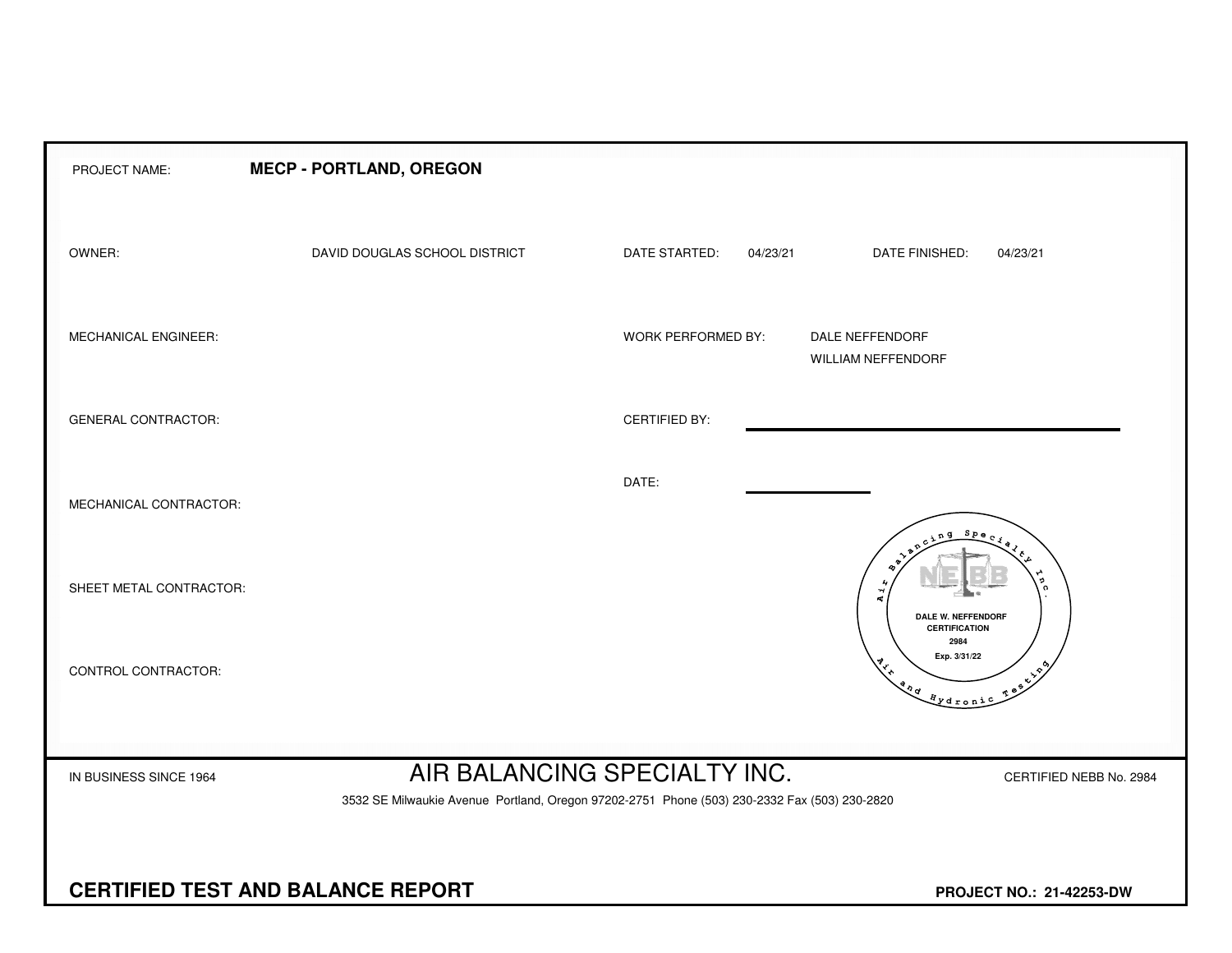| ADM860                        |          |                              |           |
|-------------------------------|----------|------------------------------|-----------|
|                               |          |                              |           |
|                               | M98375   | 0.0001 to 60.00" WC.         | 1/12/2021 |
|                               |          |                              |           |
| 8400                          |          | 25 - 2500 CFM                |           |
| 12", 18", 24", 36", 48" & 60" |          | 50 - 30000 FPM               |           |
| AFP18                         |          | 50 - 5000 FPM                |           |
| VLG84                         |          | 50 - 2500 FPM                |           |
| A4/-4"                        | 83072B   | 200 - 10000 FPM              | 1/14/2021 |
| Fluke 335                     | 99330394 | 0 - 750 Volts / 0 - 300 Amps | 1/8/2021  |
| DT-207L                       | D26B0033 | 6 - 30,000 RPM               | 1/12/2021 |
|                               |          |                              |           |
| <b>HDM-250</b>                | W01025   | DP -10 to +300 PSI           | 1/12/2021 |
|                               |          |                              |           |
|                               |          |                              |           |
|                               |          |                              |           |
|                               |          |                              |           |

### IN BUSINESS SINCE 1964 **AIR BALANCING SPECIALTY INC.** CERTIFIED NEBB No. 2984

3532 SE Milwaukie Avenue Portland, Oregon 97202-2751 Phone (503) 230-2332 Fax (503) 230-2820

#### **EQUIPMENT USED IN BALANCING**

 **PROJECT: MECP - PORTLAND, OREGON PROJECT NO.: 21-4253-DW**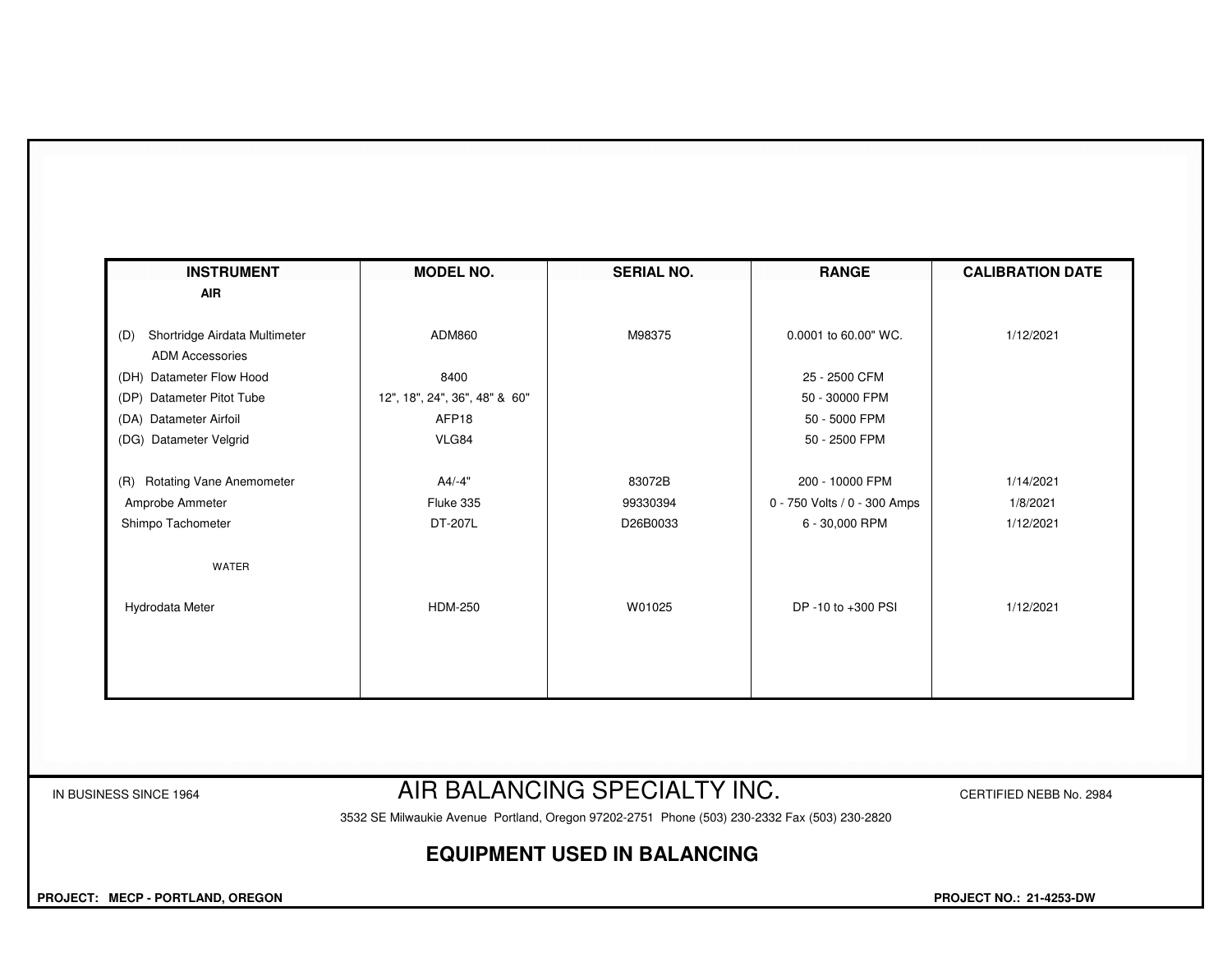#### **PAGE ABBREVATION KEY**

AK - GRILLE AREA OR RESTRICTION VALUEVEL - VELOCITY CFM - CUBIC FEET PER MINUTEFPM - FEET PER MINUTEACH - AIR CHANGES PER HOUR

IN BUSINESS SINCE 1964 **AIR BALANCING SPECIALTY INC.** CERTIFIED NEBB No. 2984

 **3532 SE Milwaukie Avenue Portland, Oregon 97202-2751 Phone (503) 230-2332 Fax (503) 230-2820**

 **PROJECT: MECP - PORTLAND, OREGON PROJECT NO.: 21-4253-DW**